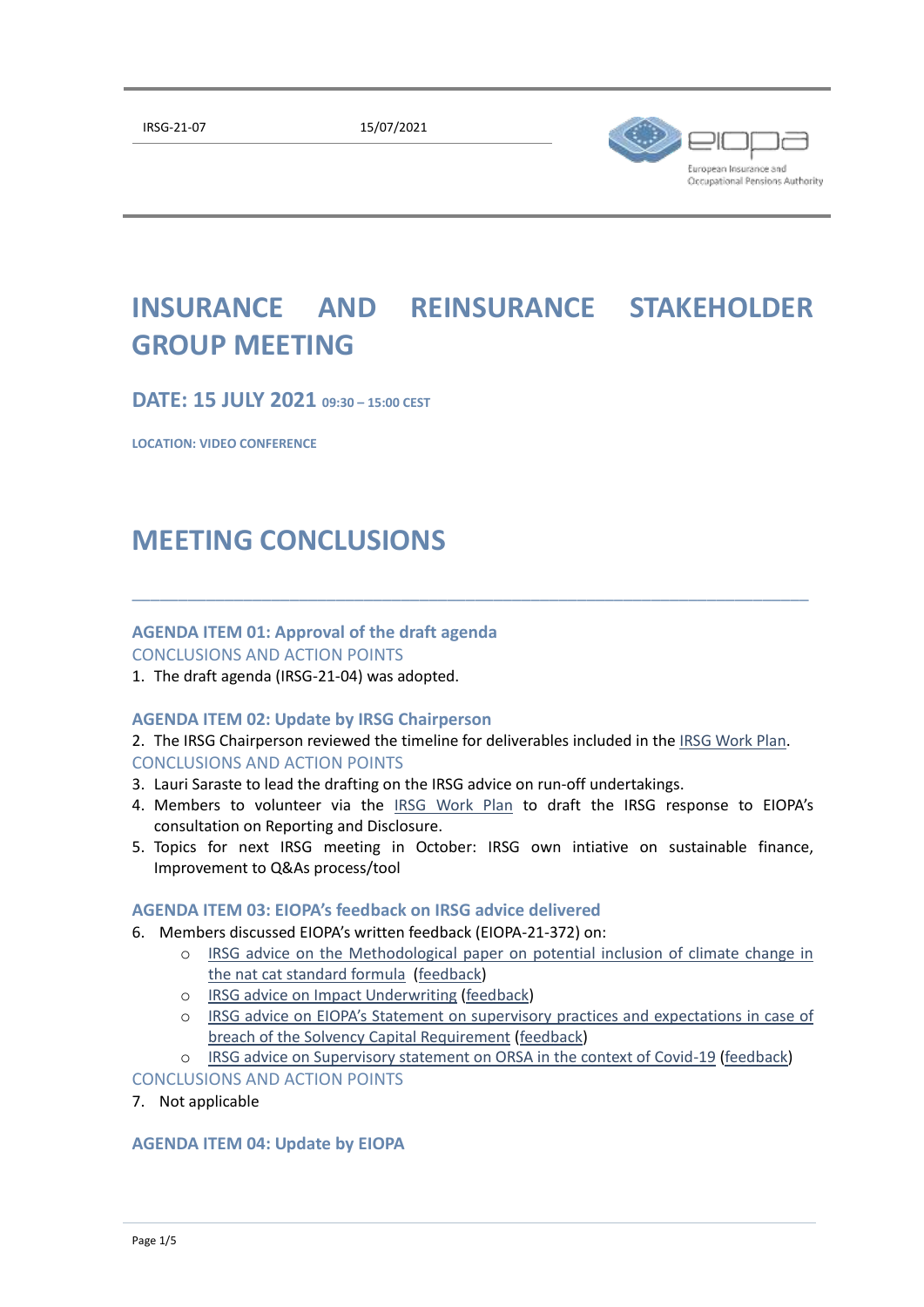- 8. EIOPA's Executive Director (ED) updated Members on the following topics:
- 9. Upcoming data request to companies and National Competent Authorities (NCAs) on Natural Catastrophe

EIOPA will develop and publish an updated natural disaster dashboard on insurance protection gaps based on a collection of data (in the second half of 2021) and information with regard to insurance penetration, historical loss data (from undertakings) and national schemes for nat cat protection (from NCAs).

## 10. Report on Artificial Intelligence governance principles

On 17 June EIOPA published a report from the [Consultative Expert Group on Digital Ethics in](https://www.eiopa.europa.eu/content/eiopa-publishes-report-artificial-intelligence-governance-principles_en)  [insurance](https://www.eiopa.europa.eu/content/eiopa-publishes-report-artificial-intelligence-governance-principles_en) on governance principles for the use of Artificial Intelligence.

11. Pan-European Pension Product (PEPP)

On 4 June, EIOPA issued [Guidelines on PEPP Supervisory Reporting.](https://www.eiopa.europa.eu/content/eiopa-issues-guidelines-supervisory-reporting-pan-european-personal-pension-product_en) On 31 May the EIOPA [survey on the potential offering of PEPP](https://www.eiopa.europa.eu/content/survey-potential-offering-of-pan-european-personal-pension-product-pepp_en) was closed. There were 167 respondents from 19 countries. Almost 20% of the respondents considered favourably the offering of a PEPP. A similar polling exercise could be repeated closer to the implementation date.

### CONCLUSIONS AND ACTION POINTS

- 12. EIOPA thanked the IRSG for their advice on [enhancing the EU's resilience to future pandemics](https://www.eiopa.europa.eu/content/irsg-advice-enhancing-eu’s-resilience-future-pandemics-and-other-large-and-complex-risks)  [and other large and complex risks.](https://www.eiopa.europa.eu/content/irsg-advice-enhancing-eu’s-resilience-future-pandemics-and-other-large-and-complex-risks) Members will be kept informed about the follow-up.
- 13. IRSG Chairperson to liaise with the OPSG Chairperson regarding the possibility to jointly collect and share questions regarding PEPP implementation with EIOPA in order to clarify some issues and facilitate a common approach, where possible.

## **AGENDA ITEM 05: Insurance Distribution Directive (IDD) Review – Initial Strategic Discussion**

- 14. EIOPA explained the content of its IDD application report to be submitted to the European Commission (COM) by end of 2021. EIOPA further mentioned that the current COM priority is to deliver its Retail Investment Strategy and the envisaged holistic framework for the disclosure/sale of retail investment products (insurance-based investment products in the insurance sector), with corresponding Calls for Advice expected to be sent separately to EIOPA and ESMA, and also to the Joint Committee.
- 15. Management Board (MB) Member commented on a new framework for BaFin to carry out mystery shopping ("covert test sales") in Germany.

#### CONCLUSIONS AND ACTION POINTS

- 16. EIOPA signaled interest to receive further input from Members on the market impact of the IDD.
- 17. Juan Ramón Plá to liaise with IRSG members to gather preliminary input
- 18. EIOPA to share with IRSG COM Calls for Advice on Retail Investment Strategy as soon as they are received to then possibly initiate a subsequent evidence-gathering exercise with IRSG Members.

## **AGENDA ITEM 06: Value-for-money risks in the unit-linked insurance (and hybrid) market**

19. Marcin Kawiński summarised the main points [\(IRSG-21-32\)](https://extranet.eiopa.europa.eu/stcms/sc8/pg1/Shared%20Documents/2021/2021-07-15) of the draft IRSG advice.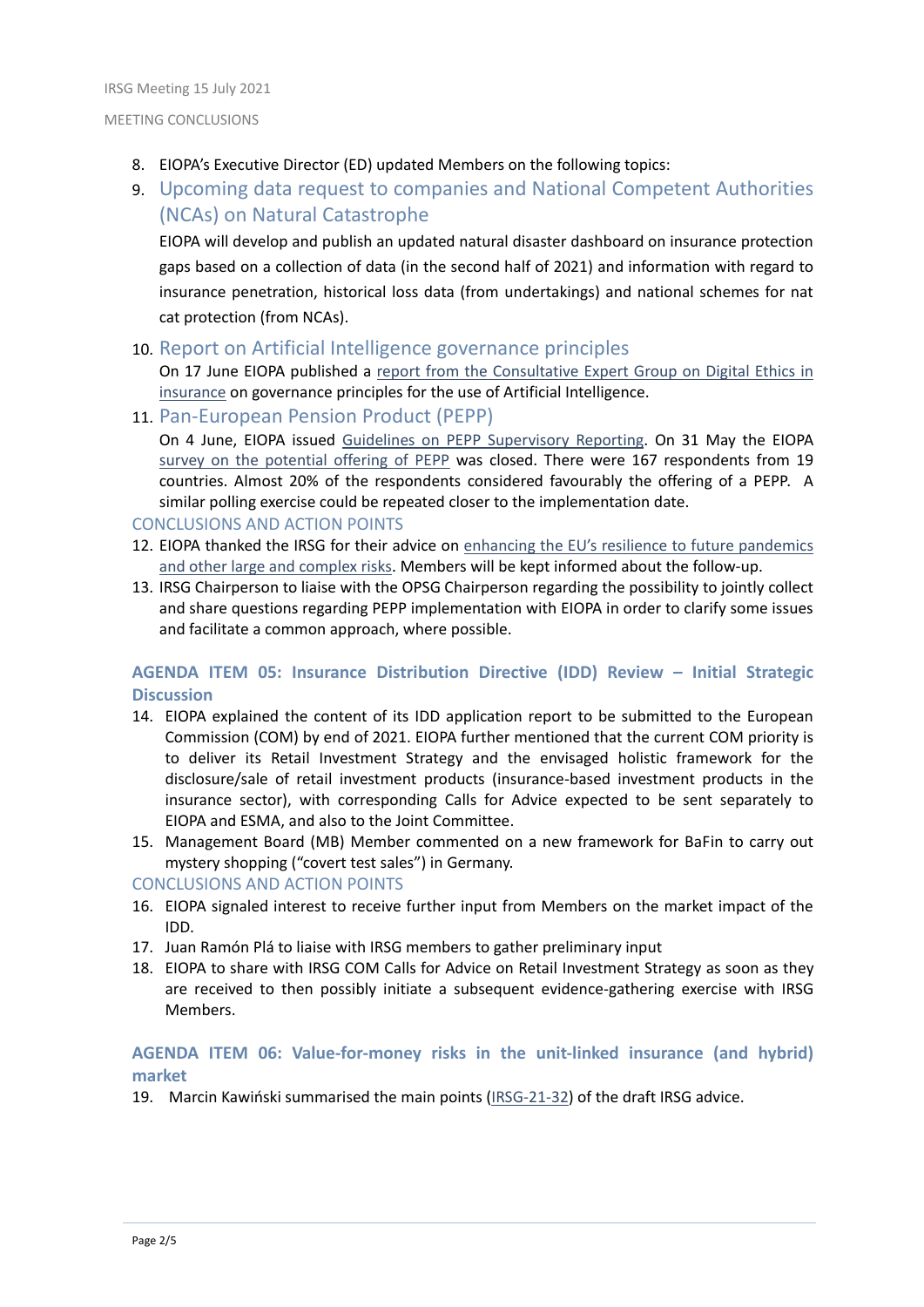20. Members exchanged views on the performance of products, and on the reference to data sources to be annexed to the IRSG advice. In addition to the scarcity of aggregated data on performance, Members acknowledged the difficulty to identify a specific purpose for, and services offered by, unit-linked products. Even in cases where data is available, a consistent interpretation of costs (in relation to e.g. distribution, entry, or contract fee) and performance (in relation to e.g. customer price index) is key.

#### CONCLUSIONS AND ACTION POINTS

21. Marcin Kawiński to circulate a final draft, incorporating the comments received in the meeting, for adoption by 23 July 2021.

#### **AGENDA ITEM 07: Consumer Trends**

22. EIOPA presented the process and focus of the upcoming EIOPA's Consumer Trends Report 2021. Next to the usual input from stakeholders (IRSG/OPSG) and supervisors (NCAs), this year's edition, like in 2019 and 2020, will benefit from a consumer survey, which will focus on claim management and price optimization practices.

#### CONCLUSIONS AND ACTION POINTS

- 23. Juan-Ramon Pla to collate additional input to be submitted to EIOPA by 19 July 2021.
- 24. EIOPA to analyse the data from the consumer survey and share any relevant analysis with the IRSG.

#### **AGENDA ITEM 08: Blockchain and smart contracts**

- 25. Pierpaolo Marano summarised the main points of the draft IRSG advice [\(IRSG-21-31\)](https://extranet.eiopa.europa.eu/stcms/sc8/pg1/Shared%20Documents/2021/2021-07-15).
- 26. Members exchanged views on risk-based supervision, and agreed that the same level of protection/regulation should apply wherever products bear similar risks. The purpose of (time-bound) "regulatory sandboxes" was further discussed, as well as the position of the European Forum for Innovation Facilitators [\(EFIF\)](https://esas-joint-committee.europa.eu/Pages/Activities/EFIF/European-Forum-for-Innovation-Facilitators.aspx).

#### CONCLUSIONS AND ACTION POINTS

27. Pierpaolo Marano to collate additional inputs received during the meeting and submit to EIOPA by 29 July 2021.

#### **AGENDA ITEM 09: Exchange on Proportionality**

28. Chairperson of EIOPA's Advisory Committee on Proportionality (ACP) described the work of its Committee and dedicated Task Forces, which deliver advice on: IORPs, Conduct of Business, and EIOPA's 2022 Annual Work Programme.

#### CONCLUSIONS AND ACTION POINTS

- 29. Members to comment on proportionality areas in EIOPA's 2022 Annual Work Programme by 29 July 2021.
- 30. Members to start reflecting on further areas that would benefit from increased proportionality and to consider the opportunity to volunteer for participation in ACP task forces next year.

#### **AGENDA ITEM 10: Draft Supervisory Statement on supervision of run-off undertakings**

31. Board of Supervisors (BoS) Member introduced EIOPA's consultation [\(IRSG-21-36\)](https://extranet.eiopa.europa.eu/stcms/sc8/pg1/Shared%20Documents/2021/2021-07-15) on the Draft Supervisory Statement on supervision of run-off undertakings.

#### CONCLUSIONS AND ACTION POINTS

- 32. Members to volunteer via the [IRSG Work Plan](https://extranet.eiopa.europa.eu/stcms/sc8/pg1/_layouts/15/start.aspx#/Lists/IRSG%20Work%20Plan/IRSGWorkPlan.aspx) to draft IRSG response to this consultation.
- 33. Lauri Saraste to coordinate drafting and adoption of the IRSG advice by 17 October 2021.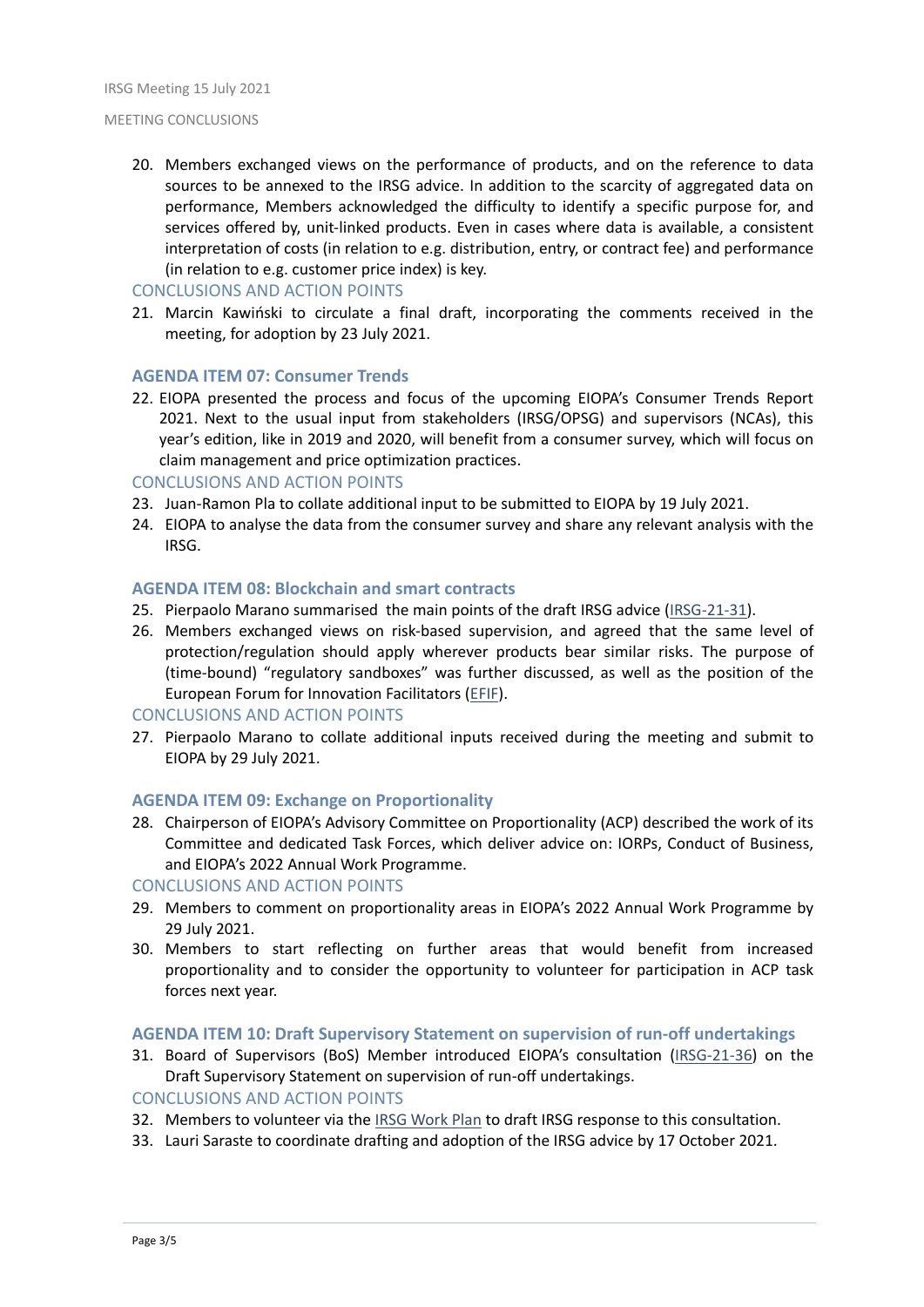### **AGENDA ITEM 11: EIOPA Guidelines on Contract Boundaries and Guidelines on valuation of Technical Provisions and their Impact Assessment**

34. Tony O'Riordan expressed early views on EIOPA's consultation paper on the revision of the Guidelines on Contract Boundaries and Valuation of Technical Provisions, and EIOPA complemented with details on an upcoming information request to be sent to complement the impact assessment.

#### CONCLUSIONS AND ACTION POINTS

- 35. Members to volunteer via the [IRSG Work Plan](https://extranet.eiopa.europa.eu/stcms/sc8/pg1/_layouts/15/start.aspx#/Lists/IRSG%20Work%20Plan/IRSGWorkPlan.aspx) to draft IRSG response to this consultation.
- 36. Tony O'Riordan to coordinate drafting and adoption of the IRSG advice by 12 November 2021.

#### **AGENDA ITEM 12: SMEs access to insurance**

- 37. Nikos Daskalis presented [\(link](https://extranet.eiopa.europa.eu/stcms/sc8/pg1/Shared%20Documents/2021/2021-07-15)) his views on the creation of a European SME's-Access-to-Insurance database, highlighting expected benefits and exisiting initiatives in other sectors (from the European Central Bank and European Investment Bank).
- 38. Members took note of the initiative and recognised the importance of more generally identifying protection gaps, supported by data-driven analysis.

#### CONCLUSIONS AND ACTION POINTS

- 39. SMEs access to insurance to be discussed at the next IRSG meeting in October.
- 40. IRSG to consider working on a mapping exercise of the existing data collection initiatives at national level.

#### **AGENDA ITEM 13: Any Other Business**

41. Not applicable

#### CONCLUSIONS AND ACTION POINTS

- 42. Members to send proposals for topics to discuss in the next IRSG meeting in July.
- 43. Solvency II Review should be discussed at the next IRSG meeting in October 2021.

#### **Participants**

#### **Chairperson:** Michaela Koller (Germany) **Vice-Chairperson:** Paul Fox (UK)**:**

| <b>First Name</b> | <b>Last Name</b>  | <b>Country</b>  | <b>Member representing</b>   |         |
|-------------------|-------------------|-----------------|------------------------------|---------|
| Mireille          | Aubry             | France          | Industry                     | Present |
| Pauline           | Azzopardi         | Malta           | <b>Consumers &amp; Users</b> | Present |
| Typhaine          | Beaupérin         | Belgium/France  | Professional associations    | Present |
| Monica            | Calu              | Romania         | <b>Consumers &amp; Users</b> | Present |
| Desislav          | Danov             | <b>Bulgaria</b> | <b>Consumers &amp; Users</b> | Present |
| Niko              | <b>Daskalakis</b> | Greece          | <b>SMEs</b>                  | Present |
| Claudia           | Donzelmann        | Germany         | Industry                     | Present |
| Paul              | Fox               | UK              | <b>Consumers &amp; Users</b> | Present |
| Hugh              | <b>Francis</b>    | UK              | Industry                     | Present |
| Liisa             | Halme             | Finland         | Employees                    | Present |
| Liane             | Hirner            | Austria         | Industry                     | Excused |